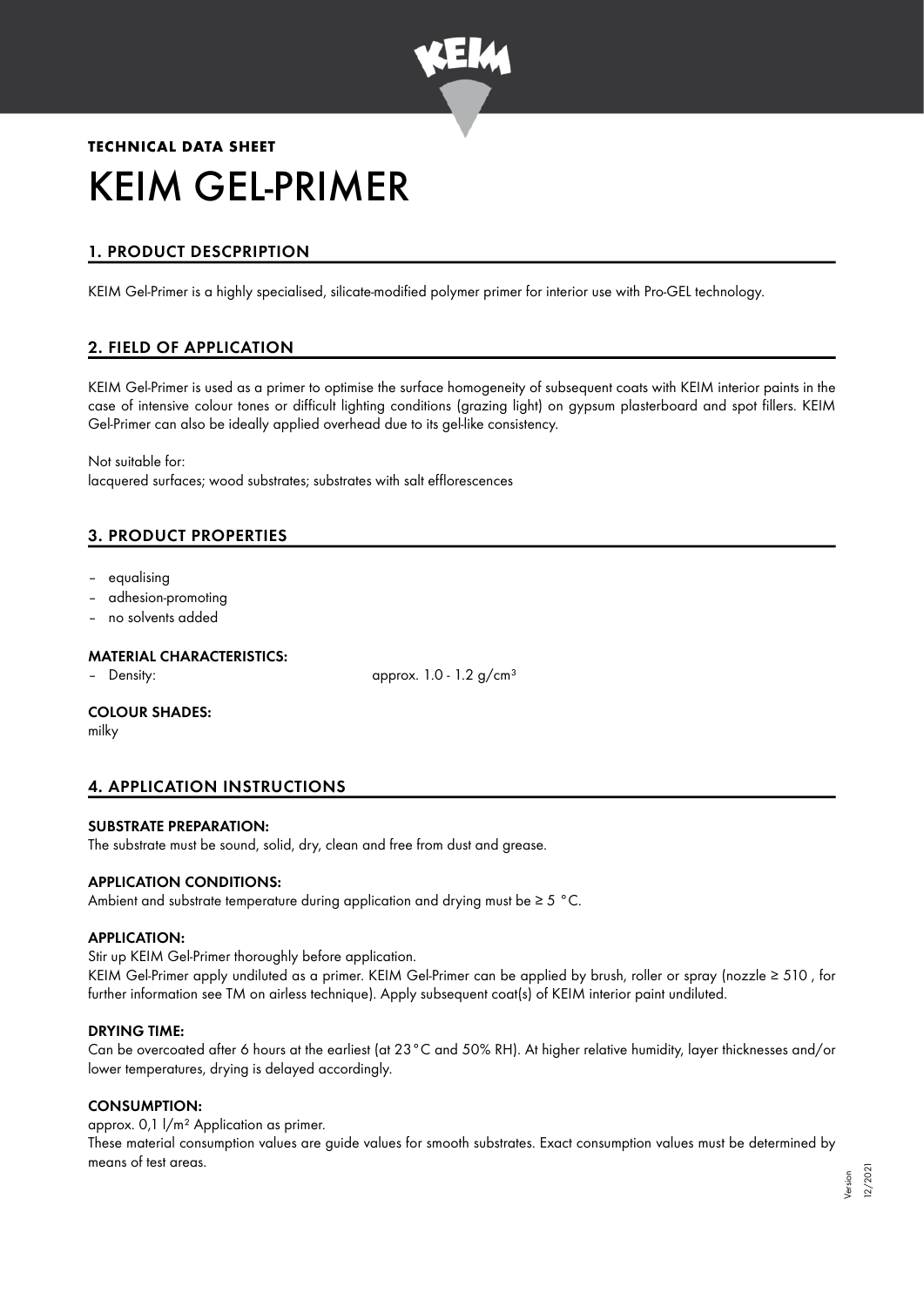## CLEANING OF TOOLS:

Clean immediately with water.

## 5. PACKAGING

| <b>Container content</b> | Unit of measure | Quantity on pallet | Type of container |
|--------------------------|-----------------|--------------------|-------------------|
| 12.5                     |                 | っっ                 | bucket            |
|                          |                 | 70                 | bucket            |

## 6. STORAGE

| max. storage time | <b>Storage conditions</b>                                                                   |
|-------------------|---------------------------------------------------------------------------------------------|
| 12 months         | frost-free<br>keep container tightly sealed.<br>cool<br>protected from heat and direct sun. |

#### STORAGE INFORMATION:

Opened containers can only be stored for a limited time.

## 7. DISPOSAL

For disposal information refer to section 13 of the safety data sheet.

## EC WASTE CODE:

Waste code: 08 01 12

## 8. SAFETY INSTRUCTIONS

Please, refer to the Material Safety Data Sheet.

## GISCODE:

GIS code: BSW 10

# 9. GENERAL INFORMATION

Cover surfaces not to be treated, especially glass, ceramics and natural stone. Any splashes on surrounding surfaces or traffic areas must be rinsed off immediately with plenty of water.

Mixing with products not part of the system or other foreign additives is not permitted.

# 10. CERTIFICATES & QUALITY SEALS